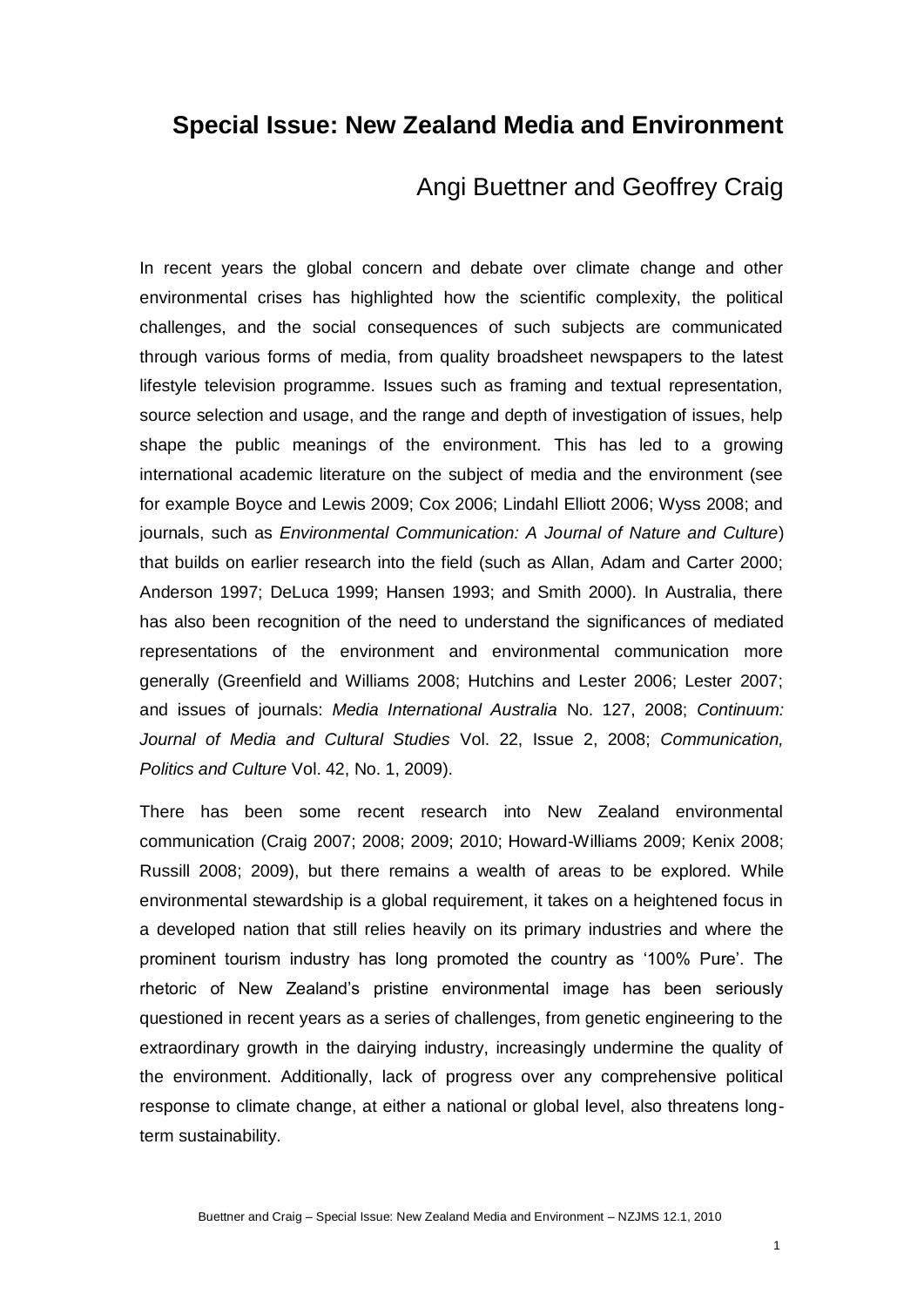It was, in fact, just prior to the Copenhagen climate change talks that the New Zealand Media & Environment Forum was held in Dunedin last year. The Forum, jointly sponsored by the Department of Politics, the Centre for Science Communication and the Political Communication, Policy and Participation Research Cluster at the University of Otago, was prompted by the belief that dialogue between news media professionals and environmental stakeholders is necessary to enhance the quality of public debate and public understanding about New Zealand environmental issues. The Forum brought together a diverse range of scientists, politicians, activists, journalists, and media academics, featuring prominent speakers such as Jim Salinger, Metiria Turei, Rod Oram, Peter Barrett, and Don Nicolson.

This journal edition grew out of the Forum and it seeks to address in a small way the ongoing task of directing research attention on the subject of the relationship between the media and the environment in New Zealand and the wider Australasian region. In the opening article, Geoffrey Craig offers an analysis of the campaign management and news media reportage of two New Zealand environmental campaigns, the 350.org campaign and the Wild Rivers campaign. While both campaigns had a national focus, the campaign events were primarily organised by local groups of volunteers who had a high degree of autonomy. Unlike many environmental campaigns that highlight conflict and revolve around forms of protest, the campaigns analysed by Craig primarily framed the environment as a site of celebration where local community formation can occur. As such, the 350.org and Wild Rivers campaigns mainly sought, and attracted, local print media reportage. Craig discusses the 'soft news' treatment of the campaign events and finds that such coverage did not preclude articulation with the broader national and global environmental politics that informed both campaigns.

David Williams examines the reportage of climate change in the Christchurch newspaper, *The Press*, and considers the influence of government in such reportage. Williams, one of two environment reporters on *The Press*, finds that political sources are the dominant sources in climate change reportage and that the Government perspective is privileged twice as much as the perspective of opposition parties. Williams shows that the news media mainly reflect the government policy frameworks in climate change reportage, presenting the issue mainly in economic terms. He also finds that reportage of climate change diminishes after the election of the Key government at the end of 2008, in accord with the Government's relegation of the issue in its overall political management. Williams' study also offers comparative data on climate change reportage across three of New Zealand Fairfax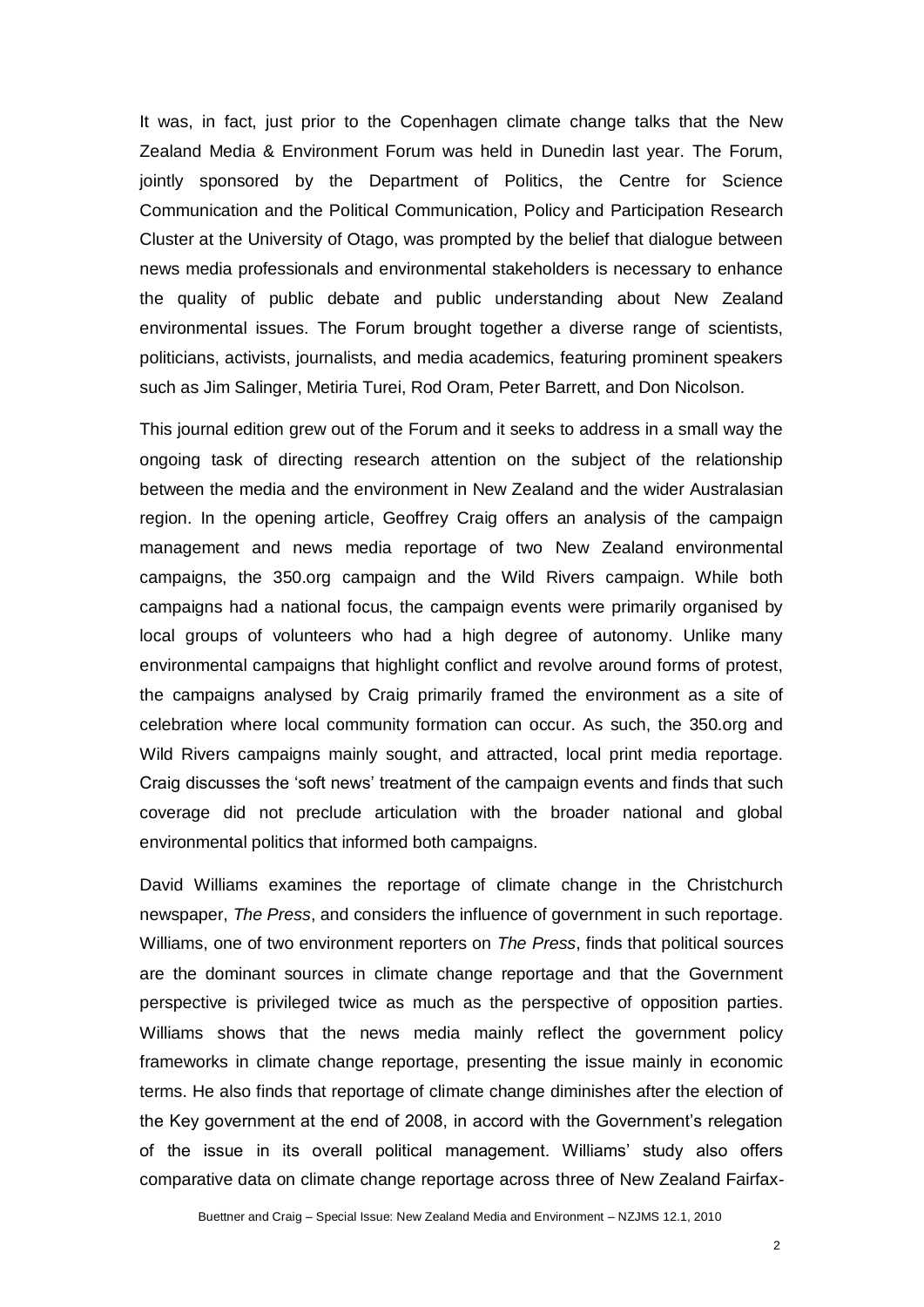owned metropolitan newspapers, and notes that variation in results suggests that the corporatisation of newspapers has not completely undermined editorial and journalistic agency within particular publications.

Verica Rupar investigates the newspaper coverage in New Zealand of genetic engineering when the issue came to national prominence over the period of 2001 and 2002. Rupar examines the news reportage and opinion articles of three metropolitan newspapers: the *New Zealand Herald*, *The Dominion Post*, and *The Press*, and analyses how differences in reportage in these individual newspapers are partly determined by the newspaper's relationship to their particular communities and the local impact of the introduction of genetic engineering. Adopting the community structure model, Rupar divides the coverage into three phases of policy formation: expectation, evaluation and anticipation. She finds that the newspapers paid cyclical attention to the issue of genetic engineering and that all three newspapers published more news stories in the early stage of policy formation (the expectation phase) and more opinion articles in the final or anticipation stage of policy formation. Rupar argues, however, that the press still has a strong desire to influence policy, noting that all three newspapers published more editorials in the initial stage of policy formation.

Moving on from studies of news media, Leon Gurevitch offers an analysis of how popular film franchises and related advertising campaigns use images and discourses to promote the global tourist consumption of antipodean ecological space, and also how representations of the indigenous cultures in those texts work to guarantee and provide access to the commodified purity of such presented landscapes and cultures. Gurevitch outlines historical representations of antipodean ecology before arguing that *The Lord of the Rings* trilogy and Baz Lurhmann's Australia, as well as the *100% Pure* and *Come Walkabout* advertisements, are modern examples of the process of positing antipodean space within logics of imperial ecological domination. He then extends his analysis with an account of the ecological racism that occurs when the figure of the native in such texts becomes both part of, as well as the vehicle through which access can be gained to, a commodified virgin ecology.

In the final article Angi Buettner examines the media and public strategies of climate change deniers and the nature of their news media reportage. Focusing on the noted climate change denier, Australian Ian Plimer, and his debate with *Guardian* journalist George Monbiot, Buettner unpacks Plimer's status as a celebrity climate change

3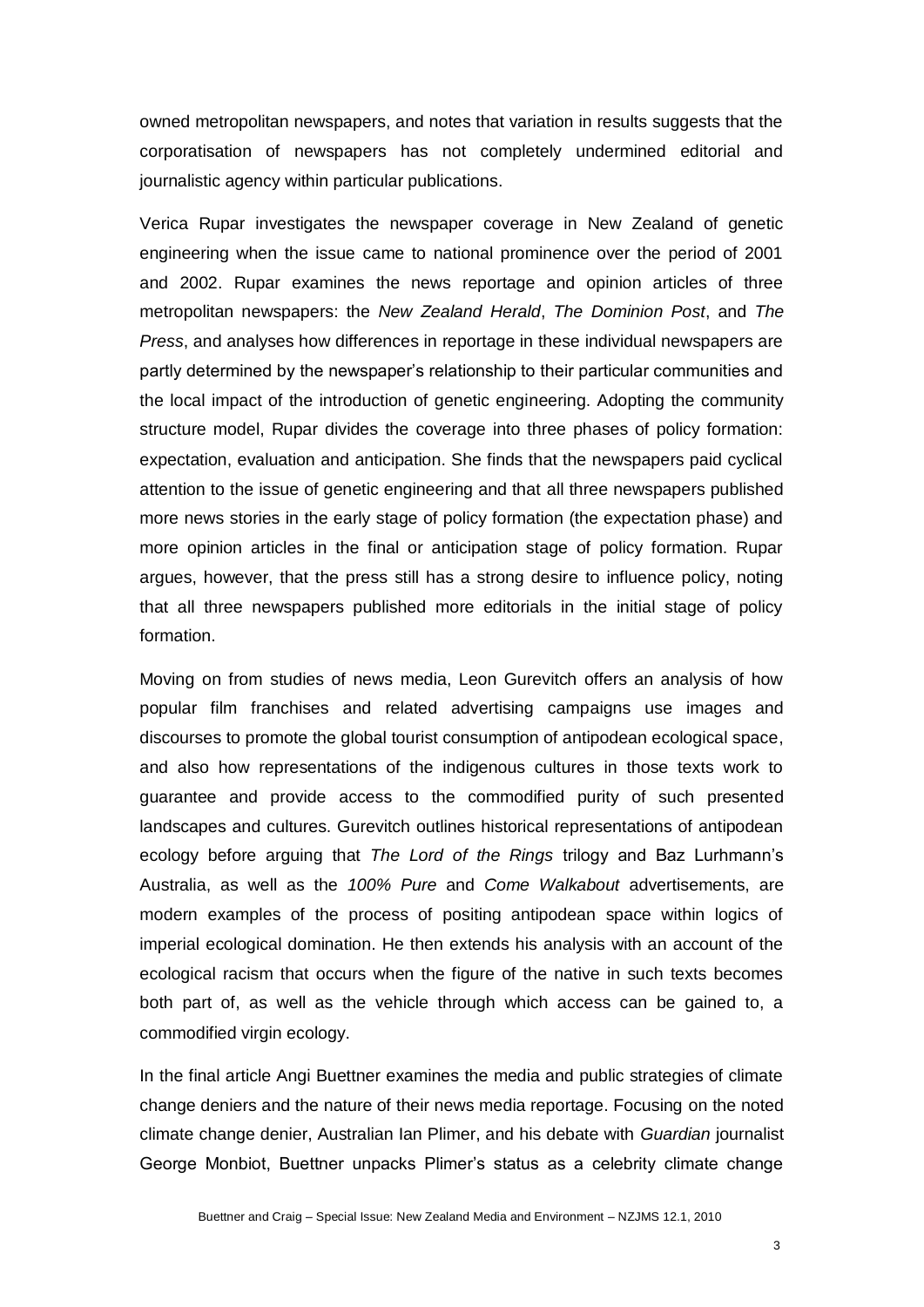sceptic, noting his cultural capital, his aggressive and skilful courting of the media, and his provocative argumentative style. Such a persona, Buettner argues, acts in accord with media logics that together undermine comprehensive and incisive reportage on climate change. The news media's over-reliance and lack of scrutiny of single-source 'experts', the desire for balance that inhibits investigation of scientific complexity and misrepresents the overall distribution of opinion, and the need for dramatic and conflict-based performance, as a form of media spectacle, are all factors that prevent comprehensive public understanding of climate change. Buettner concludes by arguing that more analysis of climate change reportage needs to focus on the 'logic of noise' that drives media coverage, as well as the 'logic of networks' that bring together particular sources, opinion columnists, and related economic and political interests.

*Angi Buettner is a lecturer in Media Studies at Victoria University of Wellington, Aotearoa New Zealand. Her most recent book is* Understanding Media Studies (2010)*, with Tony Schirato, Thierry Jutel, and Geoff Stahl. She is currently completing* Holocaust Images and Picturing Catastrophe: The Cultural Politics of Seeing*, contracted by Ashgate.* 

*Dr Geoffrey Craig is Associate Professor of Communication at the University of Canberra, Australia. He has published several articles on New Zealand environmental communication. He is also the author of* The Media, Politics and Public Life *(Allen & Unwin 2004), co-author of* Slow Living *(Berg 2006), and co-editor of* Informing Voters? Politics, Media and the New Zealand Election 2008 *(Pearson 2009).*

## **References**

Anderson A (1997) *Media, Culture and the Environment* Rutgers University Press New Brunswick.

Allan S, Adam B, and Carter C (eds) (2000) *Environmental Risks and the Media* Routledge London.

Boyce T and Lewis J (2009) (eds) *Climate Change and the Media* Peter Lang New York.

Cox R (2006) *Environmental Communication and the Public Sphere* Sage Thousand Oaks.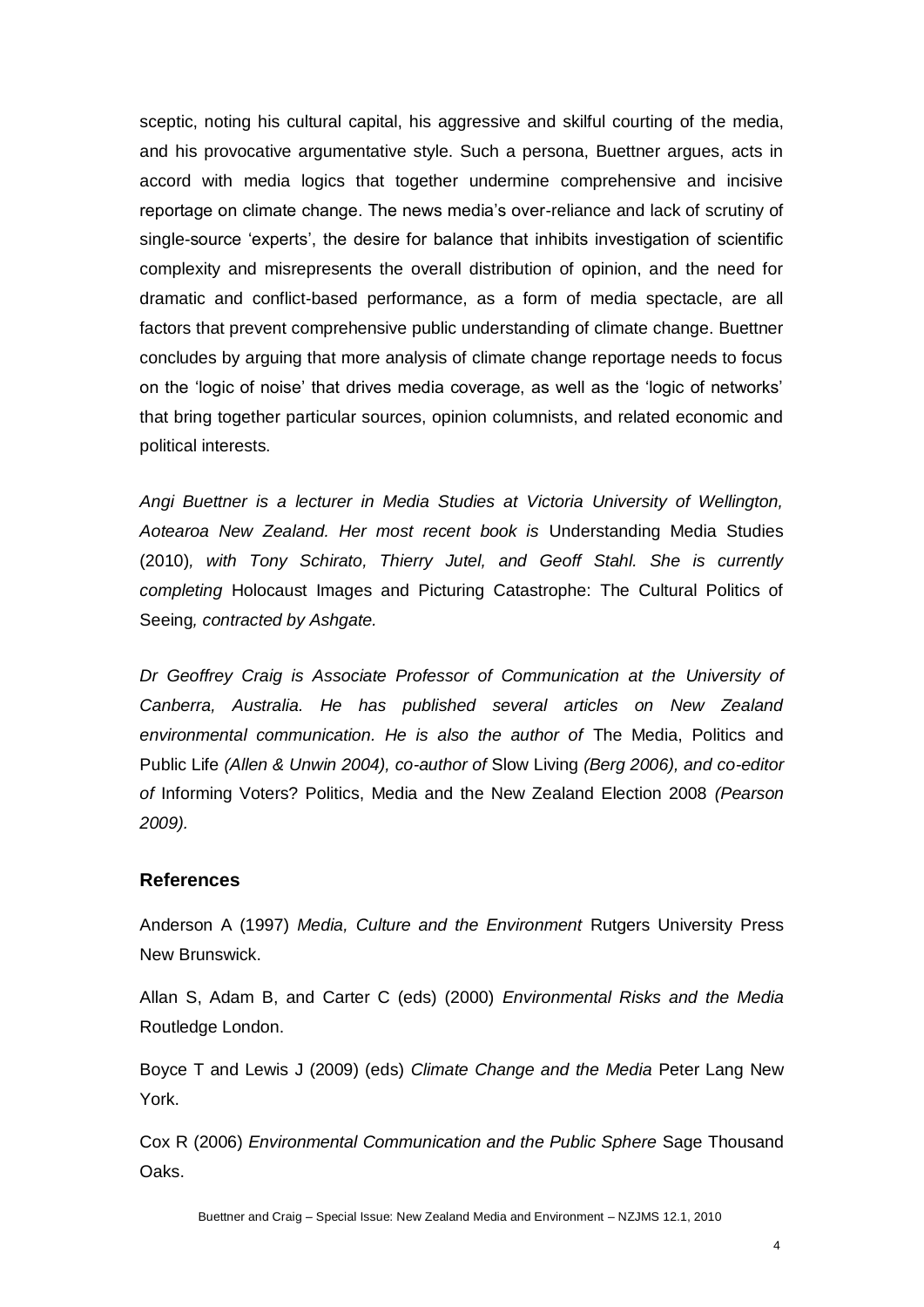Craig G (2010) 'Everyday Epiphanies: Environmental Networks in Eco-Makeover Lifestyle Television' *Environmental Communication: A Journal of Nature and Culture* 4.2 172–189.

Craig G (2009) 'Aotearoa/New Zealand Television News and Current Affairs Representations of the Environment' *Australian Journal of Communication* 36.2 55– 71.

Craig, G (2008) 'Aotearoa/New Zealand Print News Media Reportage of the Environment' *Media International Australia* 127 152–165.

Craig, G (2007) 'Aotearoa/New Zealand Environmental Groups and News Media Relations' *Australian Journal of Communication* 34.1 55–70.

Greenfield C and Williams P (2008) 'Communicating Sustainability: The Limits and Possibilities of Ecological Campaigns in a Federal Election Year' *Communication, Politics & Culture* 41.1 142–166.

DeLuca K M (1999) Image Politics: *The New Rhetoric of Environmental Activism* Guilford Press New York.

Hansen A (1993) *The Mass Media and Environmental Issues* Leicester University Press Leicester.

Howard-Williams R (2009) 'Ideological Construction of Climate Change in Australian and New Zealand Newspapers' in Boyce T and Lewis J (eds) *Climate Change and the Media* 28–40 Peter Lang New York.

Hutchins B and Lester L (2006) 'Environmental Protests and Tap-dancing with the Media in the Information Age' *Media, Culture & Society* 28.3 43–51.

Kenix L J (2008) 'Framing Science: Climate Change in the Mainstream and Alternative News of New Zealand' *Political Science* 60.1 117–132.

Lindahl Elliot N (2006) *Mediating Nature* Routledge Abingdon.

Lester L (2007) *Giving Ground: Media and Environmental Conflict in Tasmania* Quintus Hobart.

Russill C (2008) 'The billion-dollar Kyoto Botch-Up: Climate Change Communication in New Zealand' *Media International Australia* 127 138–151.

5